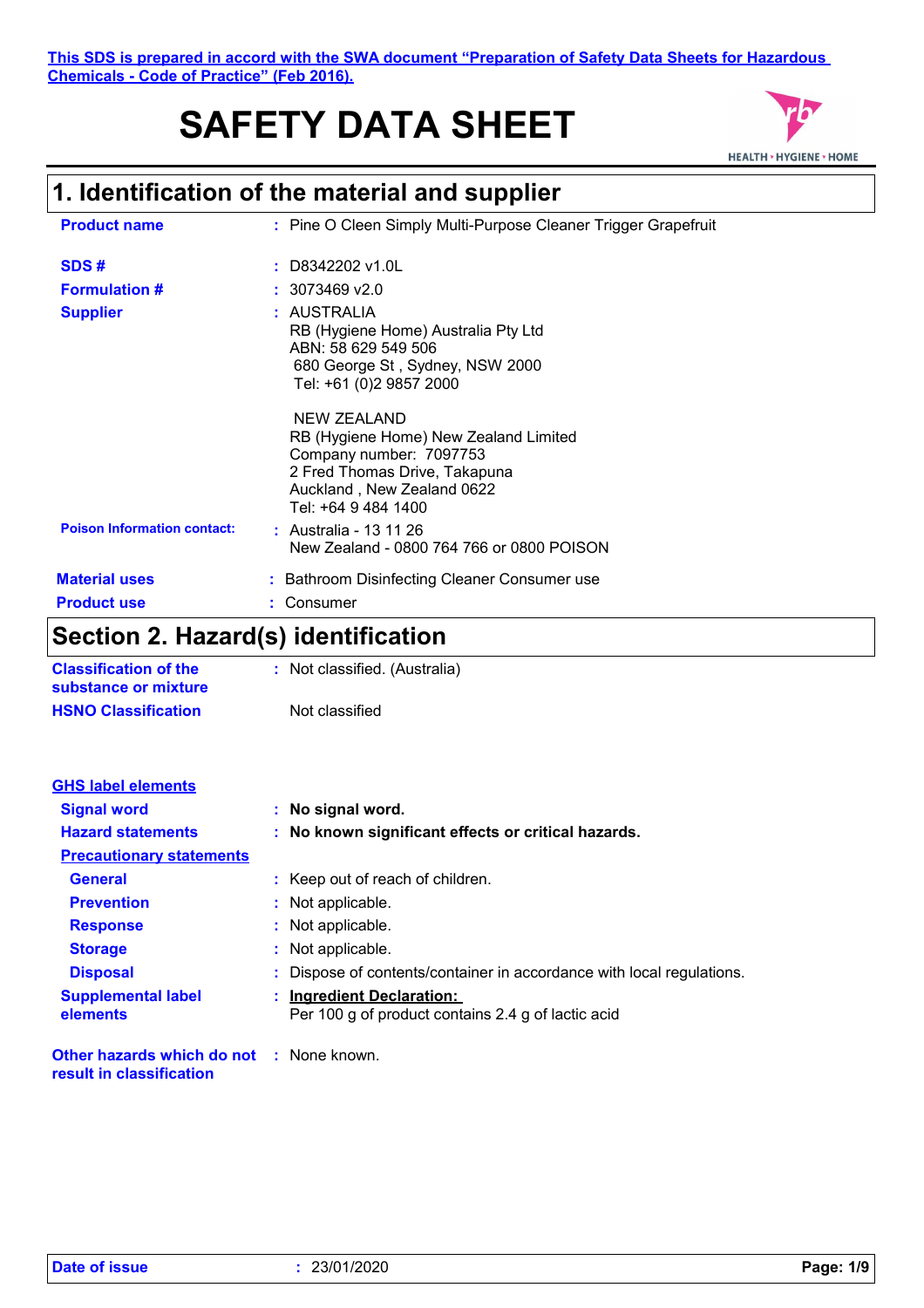## **Section 3. Composition and ingredient information**

**Substance/mixture :**

: Mixture

| <b>Ingredient name</b>                      | $%$ (w/w) | <b>CAS number</b> |
|---------------------------------------------|-----------|-------------------|
| L-Lactic acid (2-hydroxy propionic<br>acid) | - <3      | 79-33-4           |

 **Other Non-hazardous ingredients to 100%**

**Occupational exposure limits, if available, are listed in Section 8.**

### **Section 4. First aid measures**

| <b>Description of necessary first aid measures</b> |                                                                                                                                                                                                                                                                                                                                                           |
|----------------------------------------------------|-----------------------------------------------------------------------------------------------------------------------------------------------------------------------------------------------------------------------------------------------------------------------------------------------------------------------------------------------------------|
| <b>Eye contact</b>                                 | : Immediately flush eyes with plenty of water, occasionally lifting the upper and lower<br>eyelids. Check for and remove any contact lenses. Get medical attention if irritation<br>occurs.                                                                                                                                                               |
| <b>Inhalation</b>                                  | : Remove victim to fresh air and keep at rest in a position comfortable for breathing.<br>Get medical attention if symptoms occur.                                                                                                                                                                                                                        |
| <b>Skin contact</b>                                | : Flush contaminated skin with plenty of water. Remove contaminated clothing and<br>shoes. Get medical attention if symptoms occur.                                                                                                                                                                                                                       |
| <b>Ingestion</b>                                   | : Wash out mouth with water. Remove victim to fresh air and keep at rest in a<br>position comfortable for breathing. If material has been swallowed and the exposed<br>person is conscious, give small quantities of water to drink. Do not induce vomiting<br>unless directed to do so by medical personnel. Get medical attention if symptoms<br>occur. |

#### **Most important symptoms/effects, acute and delayed**

| <b>Potential acute health effects</b> |                                                     |
|---------------------------------------|-----------------------------------------------------|
| Eye contact                           | : No known significant effects or critical hazards. |
| <b>Inhalation</b>                     | : No known significant effects or critical hazards. |
| <b>Skin contact</b>                   | : No known significant effects or critical hazards. |
| <b>Ingestion</b>                      | : No known significant effects or critical hazards. |
| <b>Over-exposure signs/symptoms</b>   |                                                     |
| Eye contact                           | : No specific data.                                 |
| <b>Inhalation</b>                     | : No specific data.                                 |
| <b>Skin contact</b>                   | : No specific data.                                 |
| <b>Ingestion</b>                      | : No specific data.                                 |
|                                       |                                                     |

#### **Indication of immediate medical attention and special treatment needed, if necessary**

| <b>Notes to physician</b>         | : Treat symptomatically. Contact poison treatment specialist immediately if large<br>quantities have been ingested or inhaled. |
|-----------------------------------|--------------------------------------------------------------------------------------------------------------------------------|
| <b>Specific treatments</b>        | : No specific treatment.                                                                                                       |
| <b>Protection of first-aiders</b> | : No action shall be taken involving any personal risk or without suitable training.                                           |

#### **See toxicological information (Section 11)**

### **Section 5. Fire-fighting measures**

| <b>Extinguishing media</b>             |                                                                 |
|----------------------------------------|-----------------------------------------------------------------|
| <b>Suitable extinguishing</b><br>media | : Use an extinguishing agent suitable for the surrounding fire. |
| Unsuitable extinguishing<br>media      | : None known.                                                   |

|  |  |  | <b>Date of issue</b> |  |
|--|--|--|----------------------|--|
|--|--|--|----------------------|--|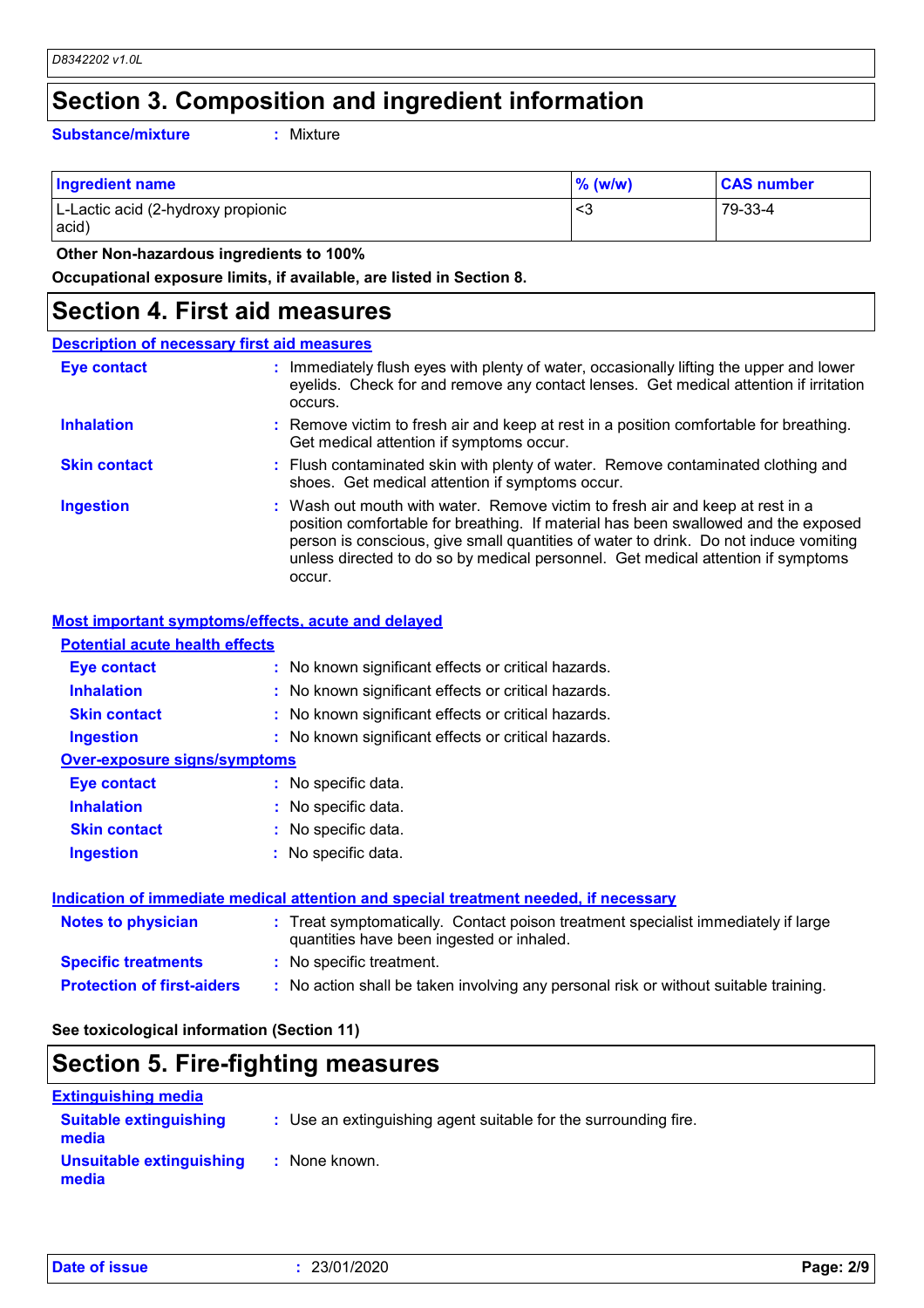## **Section 5. Fire-fighting measures**

| <b>Specific hazards arising</b><br>from the chemical   | : No specific fire or explosion hazard.                                                                                                                                                             |
|--------------------------------------------------------|-----------------------------------------------------------------------------------------------------------------------------------------------------------------------------------------------------|
| <b>Hazardous thermal</b><br>decomposition products     | : Decomposition products may include the following materials:<br>carbon dioxide<br>carbon monoxide                                                                                                  |
| <b>Special protective actions</b><br>for fire-fighters | : Promptly isolate the scene by removing all persons from the vicinity of the incident if<br>there is a fire. No action shall be taken involving any personal risk or without<br>suitable training. |
| <b>Special protective actions</b><br>for fire-fighters | : Fire-fighters should wear appropriate protective equipment and self-contained<br>breathing apparatus (SCBA) with a full face-piece operated in positive pressure<br>mode.                         |

### **Section 6. Accidental release measures**

#### **Personal precautions, protective equipment and emergency procedures**

| For non-emergency<br>personnel   |       | : No action shall be taken involving any personal risk or without suitable training.<br>Evacuate surrounding areas. Keep unnecessary and unprotected personnel from<br>entering. Do not touch or walk through spilled material. Put on appropriate<br>personal protective equipment. |
|----------------------------------|-------|--------------------------------------------------------------------------------------------------------------------------------------------------------------------------------------------------------------------------------------------------------------------------------------|
| For emergency responders         | - 100 | If specialized clothing is required to deal with the spillage, take note of any<br>information in Section 8 on suitable and unsuitable materials. See also the<br>information in "For non-emergency personnel".                                                                      |
| <b>Environmental precautions</b> |       | : Avoid dispersal of spilled material and runoff and contact with soil, waterways,<br>drains and sewers. Inform the relevant authorities if the product has caused<br>environmental pollution (sewers, waterways, soil or air).                                                      |

#### **Methods and materials for containment and cleaning up**

| <b>Small spill</b> | : Stop leak if without risk. Move containers from spill area. Dilute with water and mop<br>up if water-soluble. Alternatively, or if water-insoluble, absorb with an inert dry<br>material and place in an appropriate waste disposal container. Dispose of via a<br>licensed waste disposal contractor.                                                                                                                                                                                                                                                                                    |
|--------------------|---------------------------------------------------------------------------------------------------------------------------------------------------------------------------------------------------------------------------------------------------------------------------------------------------------------------------------------------------------------------------------------------------------------------------------------------------------------------------------------------------------------------------------------------------------------------------------------------|
| Large spill        | : Stop leak if without risk. Move containers from spill area. Prevent entry into sewers,<br>water courses, basements or confined areas. Wash spillages into an effluent<br>treatment plant or proceed as follows. Contain and collect spillage with non-<br>combustible, absorbent material e.g. sand, earth, vermiculite or diatomaceous earth<br>and place in container for disposal according to local regulations (see Section 13).<br>Dispose of via a licensed waste disposal contractor. Note: see Section 1 for<br>emergency contact information and Section 13 for waste disposal. |

**See Section 1 for emergency contact information.**

**See Section 8 for information on appropriate personal protective equipment. See Section 13 for additional waste treatment information.**

### **Section 7. Handling and storage**

#### **Precautions for safe handling**

| <b>Protective measures</b>                       | : Put on appropriate personal protective equipment (see Section 8).                                                                                                                                                                                                                                                                                           |
|--------------------------------------------------|---------------------------------------------------------------------------------------------------------------------------------------------------------------------------------------------------------------------------------------------------------------------------------------------------------------------------------------------------------------|
| <b>Advice on general</b><br>occupational hygiene | : Eating, drinking and smoking should be prohibited in areas where this material is<br>handled, stored and processed. Workers should wash hands and face before<br>eating, drinking and smoking. Remove contaminated clothing and protective<br>equipment before entering eating areas. See also Section 8 for additional<br>information on hygiene measures. |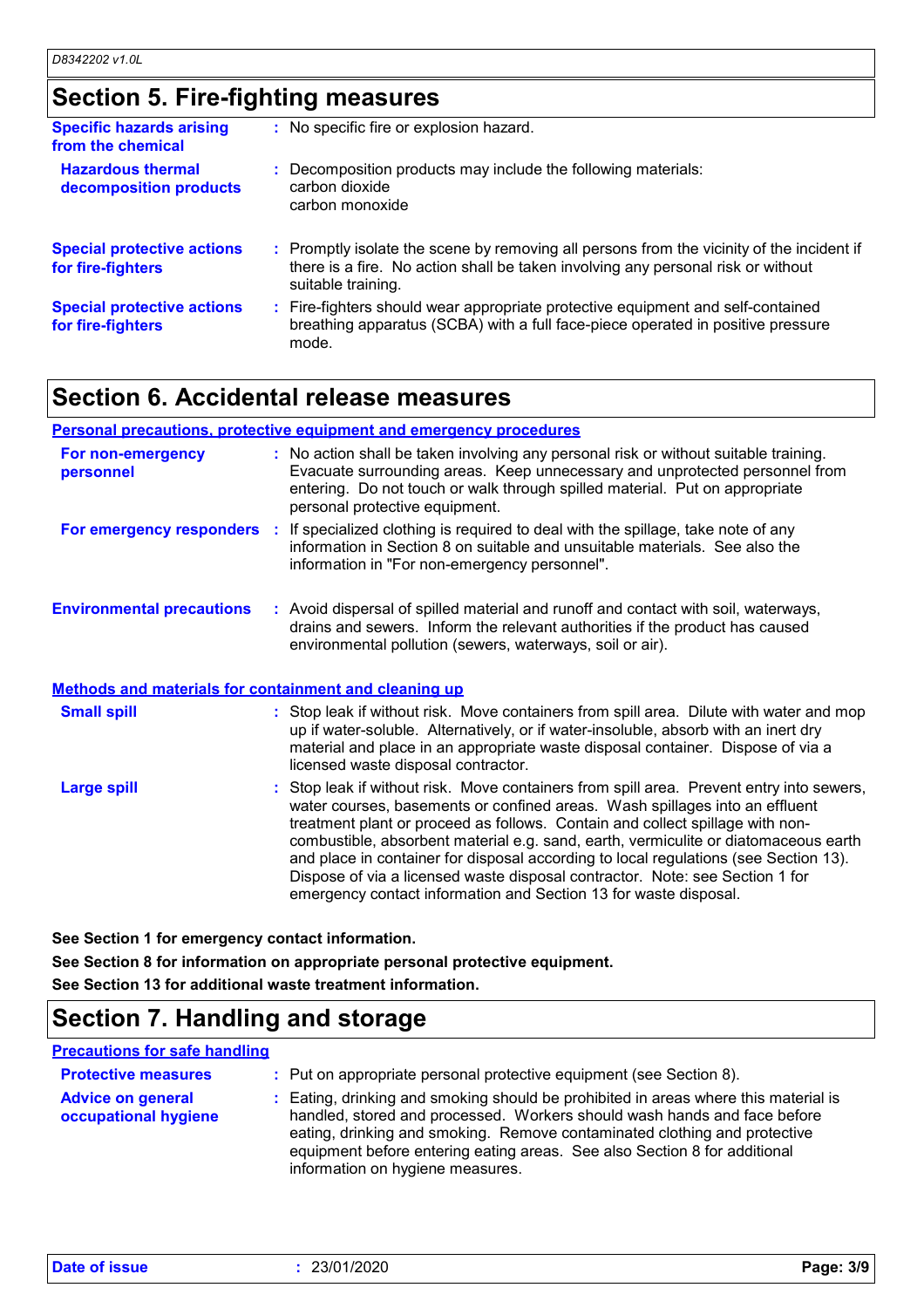## **Section 7. Handling and storage**

**Conditions for safe storage, : Store in accordance with local regulations. Store in original container protected including any incompatibilities** from direct sunlight in a dry, cool and well-ventilated area, away from incompatible materials (see Section 10) and food and drink. Keep container tightly closed and sealed until ready for use. Containers that have been opened must be carefully resealed and kept upright to prevent leakage. Do not store in unlabeled containers. Use appropriate containment to avoid environmental contamination. See Section 10 for incompatible materials before handling or use.

### **Section 8. Exposure controls and personal protection**

| <b>Control parameters</b>                         |                                                                                                                                                                                                                                                                                                                                                                                                   |
|---------------------------------------------------|---------------------------------------------------------------------------------------------------------------------------------------------------------------------------------------------------------------------------------------------------------------------------------------------------------------------------------------------------------------------------------------------------|
| <b>Australia</b>                                  |                                                                                                                                                                                                                                                                                                                                                                                                   |
| <b>Occupational exposure limits</b><br>None.      |                                                                                                                                                                                                                                                                                                                                                                                                   |
| <b>New Zealand</b>                                |                                                                                                                                                                                                                                                                                                                                                                                                   |
| <b>Occupational exposure limits</b>               | : No exposure standard allocated.                                                                                                                                                                                                                                                                                                                                                                 |
| <b>Appropriate engineering</b><br><b>controls</b> | : Good general ventilation should be sufficient to control worker exposure to airborne<br>contaminants.                                                                                                                                                                                                                                                                                           |
| <b>Environmental exposure</b><br>controls         | : Emissions from ventilation or work process equipment should be checked to ensure<br>they comply with the requirements of environmental protection legislation. In some<br>cases, fume scrubbers, filters or engineering modifications to the process<br>equipment will be necessary to reduce emissions to acceptable levels.                                                                   |
| <b>Individual protection measures</b>             |                                                                                                                                                                                                                                                                                                                                                                                                   |
| <b>Hygiene measures</b>                           | : Wash hands, forearms and face thoroughly after handling chemical products, before<br>eating, smoking and using the lavatory and at the end of the working period.<br>Appropriate techniques should be used to remove potentially contaminated clothing.<br>Wash contaminated clothing before reusing. Ensure that eyewash stations and<br>safety showers are close to the workstation location. |
| <b>Eye/face protection</b>                        | Safety eyewear complying with an approved standard should be used when a risk<br>assessment indicates this is necessary to avoid exposure to liquid splashes, mists,<br>gases or dusts. If contact is possible, the following protection should be worn,<br>unless the assessment indicates a higher degree of protection: safety glasses with<br>side-shields.                                   |
| <b>Skin protection</b>                            |                                                                                                                                                                                                                                                                                                                                                                                                   |
| <b>Hand protection</b>                            | : Chemical-resistant, impervious gloves complying with an approved standard should<br>be worn at all times when handling chemical products if a risk assessment indicates<br>this is necessary.                                                                                                                                                                                                   |
| <b>Body protection</b>                            | : Personal protective equipment for the body should be selected based on the task<br>being performed and the risks involved and should be approved by a specialist<br>before handling this product.                                                                                                                                                                                               |
| <b>Other skin protection</b>                      | : Appropriate footwear and any additional skin protection measures should be<br>selected based on the task being performed and the risks involved and should be<br>approved by a specialist before handling this product.                                                                                                                                                                         |
| <b>Respiratory protection</b>                     | Based on the hazard and potential for exposure, select a respirator that meets the<br>appropriate standard or certification. Respirators must be used according to a<br>respiratory protection program to ensure proper fitting, training, and other important<br>aspects of use.                                                                                                                 |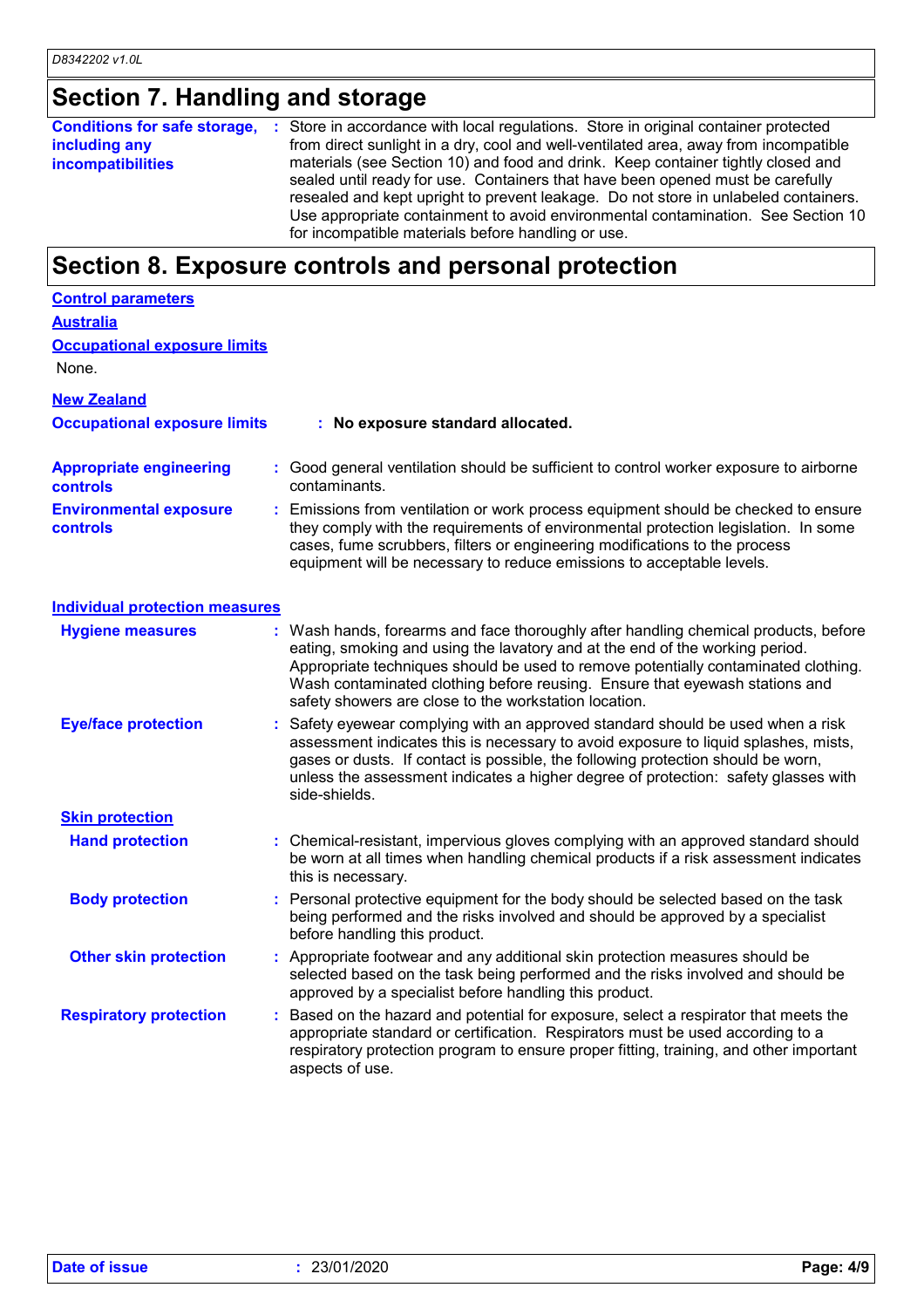## **Section 9. Physical and chemical properties**

| <b>Appearance</b>                                 |                                                                      |
|---------------------------------------------------|----------------------------------------------------------------------|
| <b>Physical state</b>                             | $:$ Liquid.                                                          |
| <b>Color</b>                                      | Clear.                                                               |
| Odor                                              | Fragrant.                                                            |
| <b>Odor threshold</b>                             | : Not available.                                                     |
| pH                                                | $: 2.4 \text{ to } 3$                                                |
|                                                   |                                                                      |
| <b>Melting point</b>                              | $:$ Not available.                                                   |
| <b>Boiling point</b>                              | : Not available.                                                     |
| <b>Flash point</b>                                | Open cup: >93°C (>199.4°F)                                           |
| <b>Evaporation rate</b>                           | : Not available.                                                     |
| <b>Flammability (solid, gas)</b>                  | : Not available.                                                     |
| Lower and upper explosive<br>(flammable) limits   | : Not available.                                                     |
| <b>Vapor pressure</b>                             | : Not available.                                                     |
| <b>Vapor density</b>                              | Not available.                                                       |
| <b>Relative density</b>                           | 0.995 to 1.005                                                       |
| <b>Solubility</b>                                 | Easily soluble in the following materials: cold water and hot water. |
| <b>Solubility in water</b>                        | Not determined                                                       |
| <b>Partition coefficient: n-</b><br>octanol/water | $:$ Not available.                                                   |
| <b>Auto-ignition temperature</b>                  | $:$ Not available.                                                   |
| <b>Decomposition temperature</b>                  | : Not available.                                                     |
| <b>Viscosity</b>                                  | : Not available.                                                     |
| Flow time (ISO 2431)                              | Not available.                                                       |

## **Section 10. Stability and reactivity**

| <b>Hazardous decomposition</b><br>products          | : Under normal conditions of storage and use, hazardous decomposition products<br>should not be produced. |
|-----------------------------------------------------|-----------------------------------------------------------------------------------------------------------|
| <b>Incompatible materials</b>                       | : No specific data.                                                                                       |
| <b>Conditions to avoid</b>                          | No specific data.                                                                                         |
| <b>Possibility of hazardous</b><br><b>reactions</b> | : Under normal conditions of storage and use, hazardous reactions will not occur.                         |
| <b>Chemical stability</b>                           | : The product is stable.                                                                                  |
| <b>Reactivity</b>                                   | : No specific test data related to reactivity available for this product or its ingredients.              |

## **Section 11. Toxicological information**

#### **Information on toxicological effects**

#### **Acute toxicity**

| <b>Product/ingredient name</b> | <b>Result</b>                | <b>Species</b>                 | <b>Dose</b>               | <b>Exposure</b> |
|--------------------------------|------------------------------|--------------------------------|---------------------------|-----------------|
| MPC FF1318-129A                | <b>LC50 Inhalation Vapor</b> | Rat - Male,<br>Female          | $>2.26$ mg/l              | 4 hours         |
|                                | LD50 Dermal<br>LD50 Oral     | Rat - Female<br>l Rat - Female | 5050 mg/kg<br>>5000 mg/kg |                 |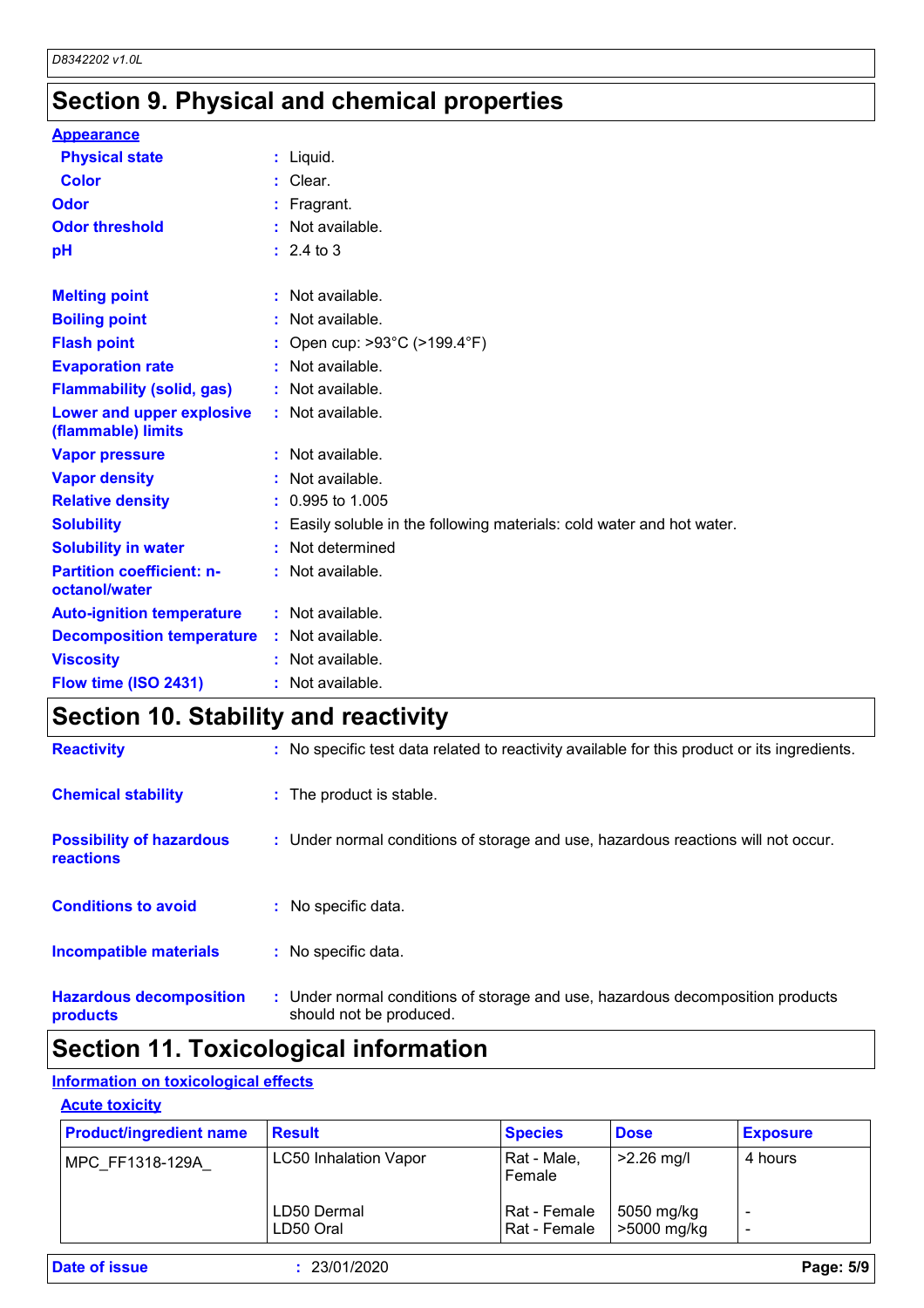# **Section 11. Toxicological information**

| <b>Conclusion/Summary</b><br><b>Irritation/Corrosion</b>                    |                                                                                                        |                |                |              | : Not classified. *Information is based on toxicity test result of a similar product.      |                    |
|-----------------------------------------------------------------------------|--------------------------------------------------------------------------------------------------------|----------------|----------------|--------------|--------------------------------------------------------------------------------------------|--------------------|
| <b>Product/ingredient name</b>                                              | <b>Result</b>                                                                                          |                | <b>Species</b> | <b>Score</b> | <b>Exposure</b>                                                                            | <b>Observation</b> |
| MPC_FF1318-129A_                                                            | Skin - Edema                                                                                           |                | Rabbit         | 0.5          |                                                                                            | 21 days            |
|                                                                             | Eyes - Cornea opacity                                                                                  |                | Rabbit         | 8.7          |                                                                                            | 21 days            |
| <b>Conclusion/Summary</b>                                                   |                                                                                                        |                |                |              |                                                                                            |                    |
| <b>Skin</b>                                                                 |                                                                                                        |                |                |              | : Non-irritant to skin. Information is based on toxicity test result of a similar product. |                    |
| <b>Eyes</b>                                                                 | Non-irritating to the eyes. Information is based on toxicity test result of a similar<br>product.      |                |                |              |                                                                                            |                    |
| <b>Respiratory</b><br><b>Sensitization</b>                                  | : Based on available data, the classification criteria are not met.                                    |                |                |              |                                                                                            |                    |
| <b>Product/ingredient name</b>                                              | <b>Route of</b><br>exposure                                                                            | <b>Species</b> |                |              | <b>Result</b>                                                                              |                    |
| MPC_FF1318-129A                                                             | skin                                                                                                   | Guinea pig     |                |              | Not sensitizing                                                                            |                    |
| <b>Conclusion/Summary</b>                                                   |                                                                                                        |                |                |              |                                                                                            |                    |
| <b>Skin</b>                                                                 |                                                                                                        |                |                |              | : Non-sensitizer. Information is based on toxicity test result of a similar product.       |                    |
| <b>Respiratory</b>                                                          | : Based on available data, the classification criteria are not met.                                    |                |                |              |                                                                                            |                    |
| <b>Mutagenicity</b><br>Not available.                                       |                                                                                                        |                |                |              |                                                                                            |                    |
| <b>Conclusion/Summary</b>                                                   | : Based on available data, the classification criteria are not met.                                    |                |                |              |                                                                                            |                    |
| <b>Carcinogenicity</b><br>Not available.                                    |                                                                                                        |                |                |              |                                                                                            |                    |
| <b>Conclusion/Summary</b><br><b>Reproductive toxicity</b><br>Not available. | : Based on available data, the classification criteria are not met.                                    |                |                |              |                                                                                            |                    |
| <b>Conclusion/Summary</b><br><b>Teratogenicity</b><br>Not available.        | : Based on available data, the classification criteria are not met.                                    |                |                |              |                                                                                            |                    |
| <b>Conclusion/Summary</b>                                                   | : Based on available data, the classification criteria are not met.                                    |                |                |              |                                                                                            |                    |
| <b>Specific target organ toxicity (single exposure)</b>                     |                                                                                                        |                |                |              |                                                                                            |                    |
| Not available.                                                              |                                                                                                        |                |                |              |                                                                                            |                    |
| <b>Specific target organ toxicity (repeated exposure)</b><br>Not available. |                                                                                                        |                |                |              |                                                                                            |                    |
| <b>Aspiration hazard</b><br>Not available.                                  |                                                                                                        |                |                |              |                                                                                            |                    |
| <b>Information on the likely</b><br>routes of exposure                      | : Not available.                                                                                       |                |                |              |                                                                                            |                    |
| <b>Potential acute health effects</b>                                       |                                                                                                        |                |                |              |                                                                                            |                    |
| <b>Eye contact</b>                                                          | : No known significant effects or critical hazards.                                                    |                |                |              |                                                                                            |                    |
| <b>Inhalation</b>                                                           |                                                                                                        |                |                |              |                                                                                            |                    |
| <b>Skin contact</b>                                                         | No known significant effects or critical hazards.<br>No known significant effects or critical hazards. |                |                |              |                                                                                            |                    |
| <b>Ingestion</b>                                                            | No known significant effects or critical hazards.                                                      |                |                |              |                                                                                            |                    |
| <b>Date of issue</b>                                                        | : 23/01/2020                                                                                           |                |                |              |                                                                                            | Page: 6/9          |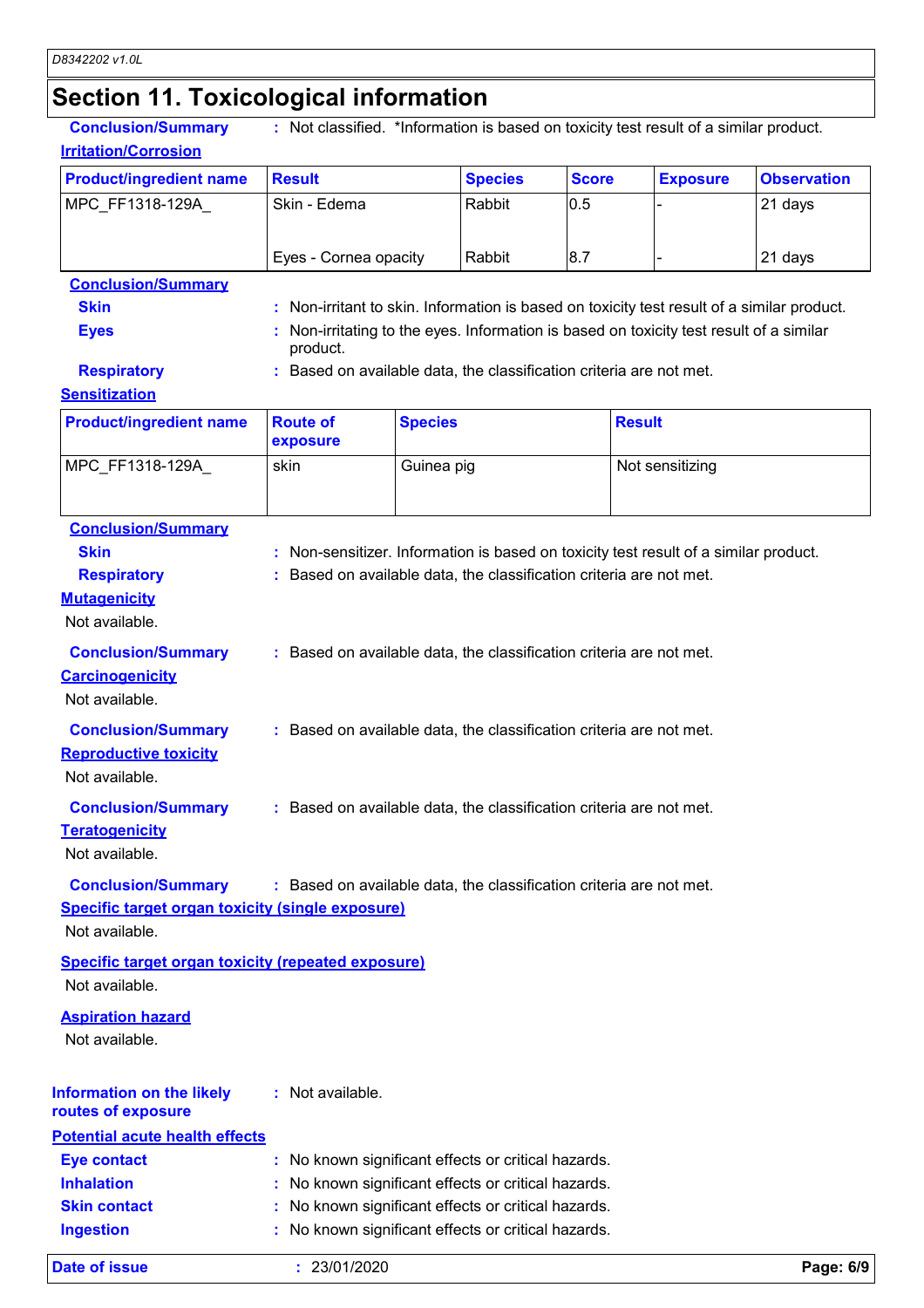## **Section 11. Toxicological information**

|                                         | <b>Symptoms related to the physical, chemical and toxicological characteristics</b>      |  |  |
|-----------------------------------------|------------------------------------------------------------------------------------------|--|--|
| <b>Eye contact</b>                      | : No specific data.                                                                      |  |  |
| <b>Inhalation</b>                       | No specific data.                                                                        |  |  |
| <b>Skin contact</b>                     | : No specific data.                                                                      |  |  |
| <b>Ingestion</b>                        | : No specific data.                                                                      |  |  |
|                                         | Delayed and immediate effects and also chronic effects from short and long term exposure |  |  |
| <b>Short term exposure</b>              |                                                                                          |  |  |
| <b>Potential immediate</b><br>effects   | : Not available.                                                                         |  |  |
| <b>Potential delayed effects</b>        | : Not available.                                                                         |  |  |
| <b>Long term exposure</b>               |                                                                                          |  |  |
| <b>Potential immediate</b><br>effects   | $:$ Not available.                                                                       |  |  |
| <b>Potential delayed effects</b>        | $:$ Not available.                                                                       |  |  |
| <b>Potential chronic health effects</b> |                                                                                          |  |  |
| Not available.                          |                                                                                          |  |  |
| <b>Conclusion/Summary</b>               | : Based on available data, the classification criteria are not met.                      |  |  |
| <b>General</b>                          | No known significant effects or critical hazards.                                        |  |  |
| <b>Carcinogenicity</b>                  | : No known significant effects or critical hazards.                                      |  |  |
| <b>Mutagenicity</b>                     | No known significant effects or critical hazards.                                        |  |  |
| <b>Teratogenicity</b>                   | No known significant effects or critical hazards.                                        |  |  |
| <b>Developmental effects</b>            | No known significant effects or critical hazards.                                        |  |  |
| <b>Fertility effects</b>                | : No known significant effects or critical hazards.                                      |  |  |
| <b>Numerical measures of toxicity</b>   |                                                                                          |  |  |
| <b>Acute toxicity estimates</b>         |                                                                                          |  |  |
|                                         |                                                                                          |  |  |
| <b>Route</b>                            | <b>ATE value</b>                                                                         |  |  |
| Dermal                                  | 5050 mg/kg                                                                               |  |  |

## **Section 12. Ecological information**

## **Bioaccumulative potential** Not available. **Toxicity** Not available. **Conclusion/Summary :** Based on available data, the classification criteria are not met. **Persistence and degradability Conclusion/Summary :** Based on available data, the classification criteria are not met. **Soil/water partition coefficient (KOC) :** Not available. **Mobility in soil**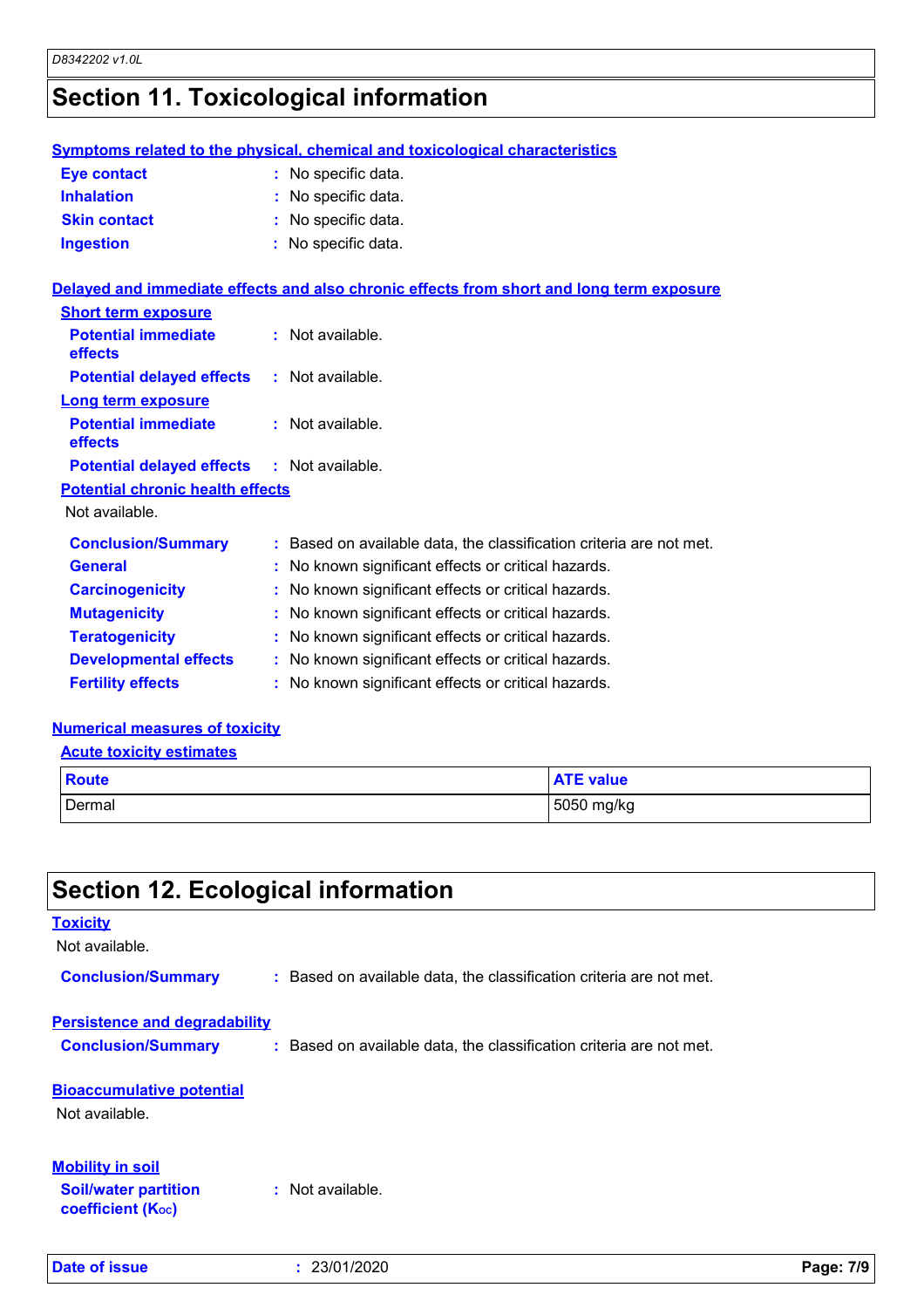## **Section 12. Ecological information**

**Other adverse effects** : No known significant effects or critical hazards.

#### **Section 13. Disposal considerations**

- **Disposal methods :**
- : The generation of waste should be avoided or minimized wherever possible. Disposal of this product, solutions and any by-products should at all times comply with the requirements of environmental protection and waste disposal legislation and any regional local authority requirements. Dispose of surplus and nonrecyclable products via a licensed waste disposal contractor. Waste should not be disposed of untreated to the sewer unless fully compliant with the requirements of all authorities with jurisdiction. Waste packaging should be recycled. Incineration or landfill should only be considered when recycling is not feasible. This material and its container must be disposed of in a safe way. Empty containers or liners may retain some product residues. Avoid dispersal of spilled material and runoff and contact with soil, waterways, drains and sewers.

## **Section 14. Transport information**

|                                      | <b>ADG</b>               | <b>ADR/RID</b> | <b>IMDG</b>    | <b>IATA</b>   |
|--------------------------------------|--------------------------|----------------|----------------|---------------|
| <b>UN number</b>                     | Not regulated.           | Not regulated. | Not regulated. | Not Regulated |
| <b>UN proper</b><br>shipping name    | $\overline{\phantom{0}}$ |                |                |               |
| <b>Transport hazard</b><br>class(es) | $\overline{\phantom{0}}$ |                |                |               |
| <b>Packing group</b>                 | $\overline{\phantom{0}}$ |                |                |               |
| <b>Environmental</b><br>hazards      | No.                      | No.            | No.            | No.           |

**Special precautions for user Transport within user's premises:** always transport in closed containers that are **:** upright and secure. Ensure that persons transporting the product know what to do in the event of an accident or spillage.

**Transport in bulk according :** Not available. **to Annex II of MARPOL and the IBC Code**

### **Section 15. Regulatory information**

**Standard Uniform Schedule of Medicine and Poisons**

Not scheduled

**Model Work Health and Safety Regulations - Scheduled Substances**

No listed substance

| <b>Australia inventory (AICS)</b>                           | : All components are listed or exempted. |
|-------------------------------------------------------------|------------------------------------------|
| <b>New Zealand Inventory of</b><br><b>Chemicals (NZIoC)</b> | : All components are listed or exempted. |
| <b>HSNO Group Standard</b>                                  | : Not Applicable                         |
| <b>HSNO Approval Number</b>                                 | : Not Applicable                         |